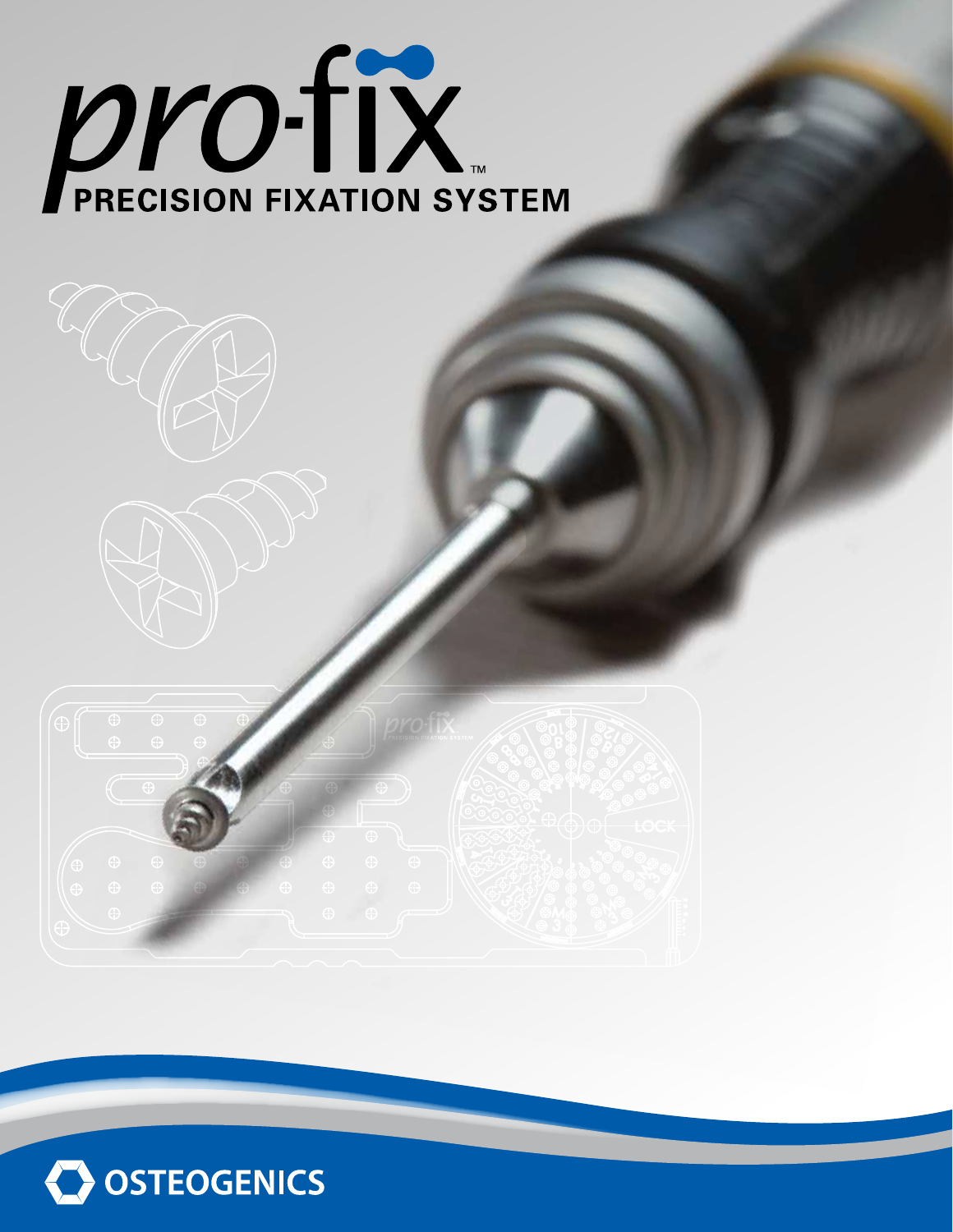

# **The Pro-fix™ Precision Fixation System** is manufactured to

precise tolerances to ensure easy pick-up of screws, stable transfer to the surgical site, and quick engagement in cortical bone. All kit components are labeled, organized, stored, and sterilized together to simplify things for the surgeon and surgical team.



# **Screw Organizer Dial**

Up to 100 fixation screws – including bone fixation, membrane fixation, and tenting – may be stored in a built-in screw organizer dial designed and labeled for easy identification, easy storage, and simple re-ordering.

 $\circledcirc$ 

LOCK

# **Driver Handle and Blade**

The stainless steel driver handle and cruciform driver blade fit together to make up a drive system that ensures easy pick-up of screws and stable transfer to the surgical site.

# **Tecapro™ Storage Tray**

The autoclavable Tecapro™ storage tray is cleverly designed to store not only fixation instruments, but also a variety of membrane fixation, bone fixation, and tenting screws needed in dental bone grafting.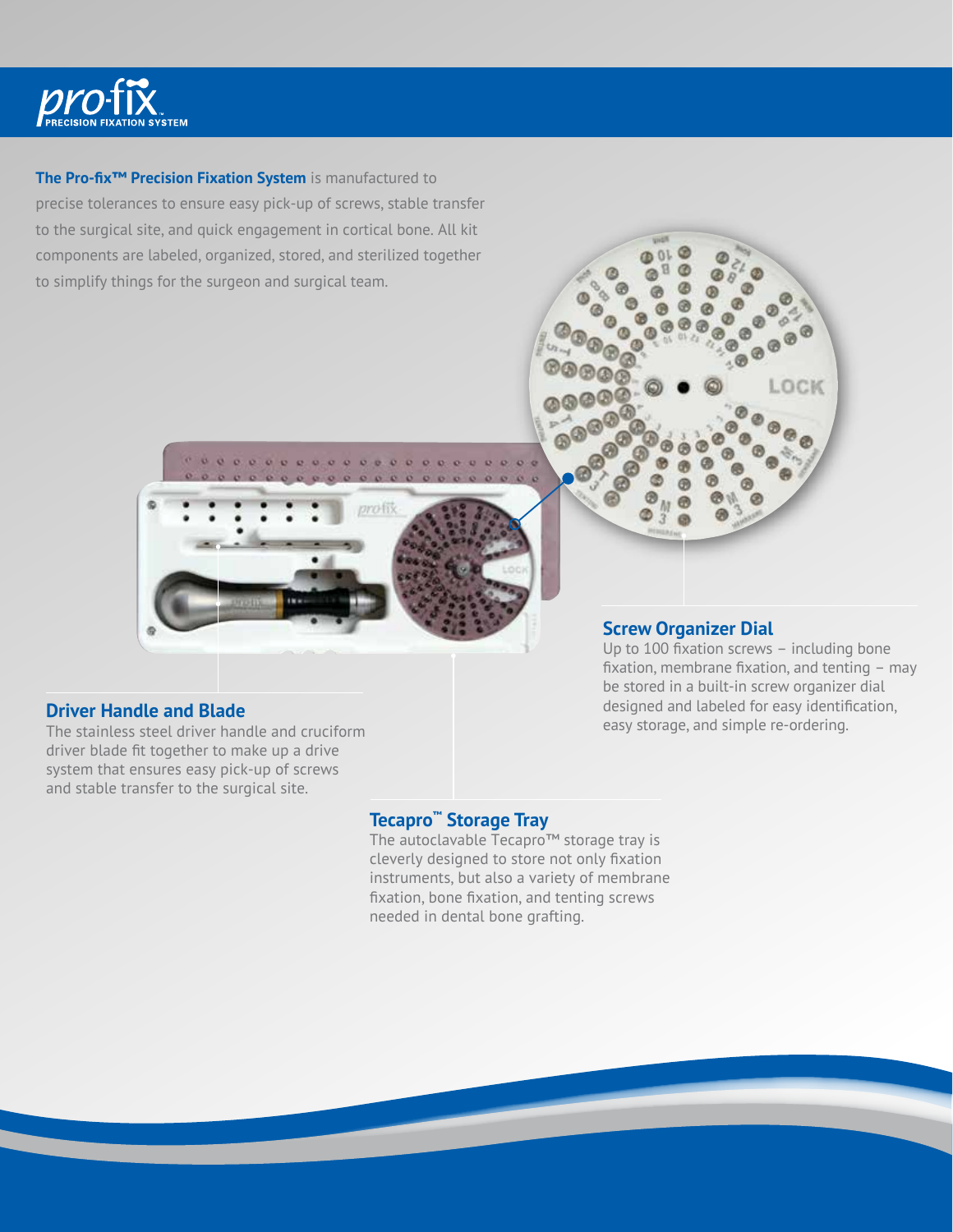# **MEMBRANE FIXATION & TENTING SCREWS**

# **Pro-fix™ Membrane Fixation Screws** are

designed as an attractive alternative to using tacks for membrane stabilization. Easy pick-up, solid stability of the screw during transfer to the surgical site, and easy placement make membrane fixation fast and easy.

**Pro-fix™ Tenting Screws** are designed with a self-drilling tip, polished neck, and broader head to maintain space under resorbable and non-resorbable membranes in horizontal and vertical bone regeneration procedures.

# **Pro-fix™ Bone Fixation Screws** are

designed with finer pitched, self-tapping threads that give the screws greater clamping force while using less driver torque. The screws' threads are equipped with a cutting flute that allows for easier insertion into harder bone. The screws are placed into a 1.2 mm pre-drilled pilot hole.

*The Pro-Fix™ cruciform driver blade fits securely into the head of the screw and provides excellent screw stability upon placement*

*3.5 mm diameter head provides broad surface area to help prevent membrane perforation or tearing*

*Head design allows screw to be screwed down flush to bone surface leaving no gap between the screw's head and the bone*



*1.5 mm x 3.0 mm size is designed specifically for securing membranes and mesh*

*The self-drilling design of each screw allows penetration through cortical bone without the use of a mallet or the need for drilling pilot holes*



*Tenting screws are available with a 3 mm, 4 mm, or 5 mm polished neck for precise space maintenance*

*4 mm threaded portion of each screw anchors into bone for stability*

*Fine pitched threads give screw greater clamping force while using less driver torque*

*Bone Fixation screws are available in 8 mm, 10 mm, 12 mm, and 14 mm lengths*

# **osteogenics.com |** 888.796.1923